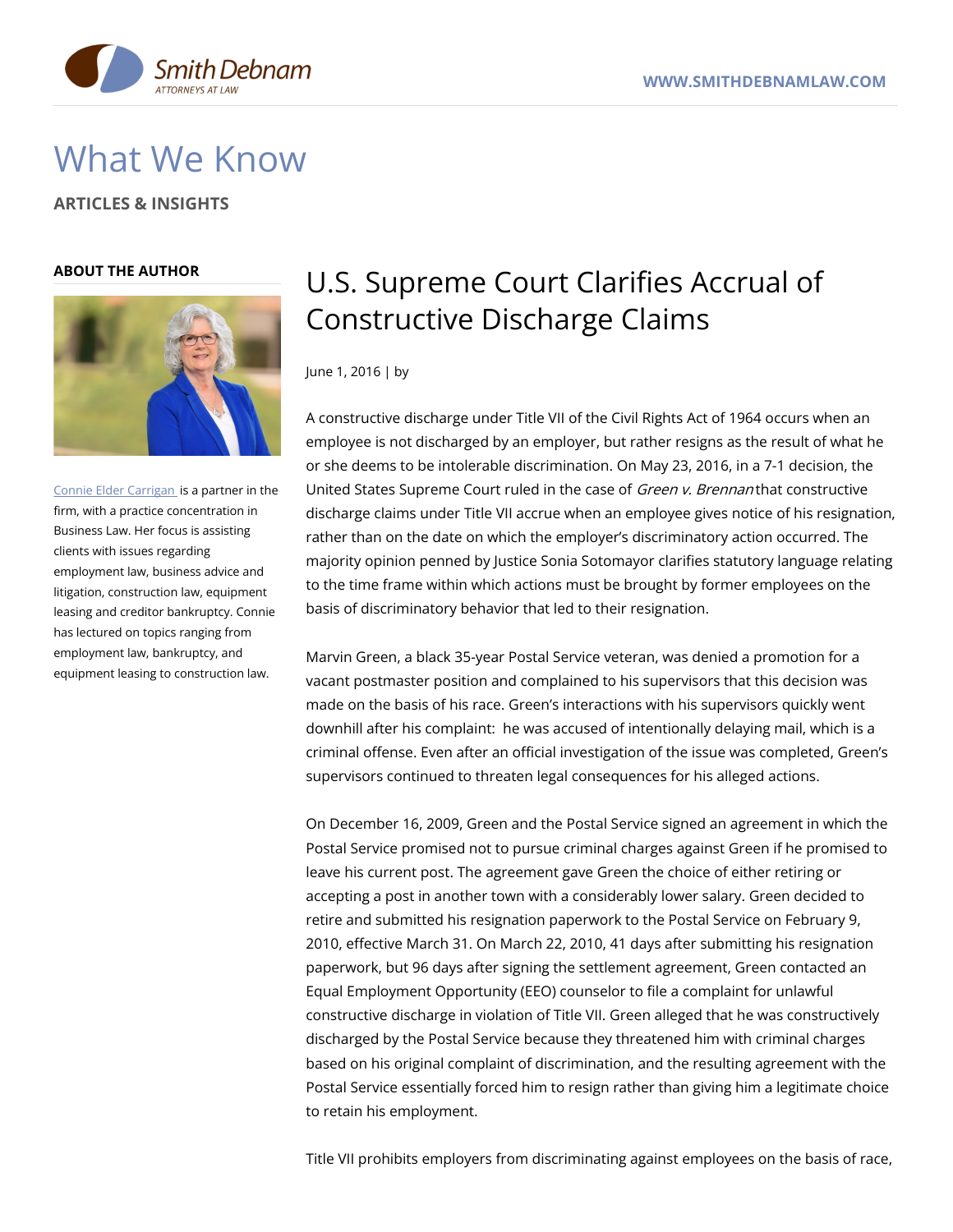color, religion, sex, or national origin. It also prohibits employers from retaliating against employees for making complaints or for seeking relief for these types of discrimination. Employees who work for the federal government are required to initiate contact with an EEO counselor in order to sue their employer for violating Title VII. This contact must take place "within 45 days of the date of the matter alleged to be discriminatory." The question before the Court was when did this 45-day clock begin to tick against Green for him to bring his claims to the attention of an EEO counselor. As a point of clarification, employees in the private sector have 180 days to file a charge with the EEOC and 300 days to file a charge with a state agency, but the rationale of the Supreme Court's decision, in this case, would also apply to the private sector.

If Green had been fired for discriminatory reasons, the answer would be simple: the 45day clock starts after an employee is fired. In this case, however, Green resigned, and the Supreme Court, therefore, needed to determine the definition of "the matter alleged to be discriminatory" within the realm of constructive discharge claims. If it determined that the relevant date of accrual was the date on which the Postal Service's last discriminatory action took place or the date on which the settlement agreement was finalized, Green's charge would have been brought too late. However, if the Court concluded that "the matter alleged to be discriminatory" accrued on the date of Green's resignation, then Green's charge could proceed.

The Supreme Court held that a "matter alleged to be discriminatory," for purposes of calculating the statute of limitations in constructive discharge cases, must start to accrue on the date of the employee's resignation. Using "the standard rule" for limitations periods, the Court referred to prior cases which held that limitations periods typically begin running once a plaintiff has a "complete and present cause of action." It based its reasoning on three key points:

- 1. "In the context of a constructive-discharge claim, a resignation is part of the 'complete and present cause of action' necessary before a limitations period ordinarily begins to run";
- 2. "Nothing in the regulation creating the limitations period. . . clearly indicates an intent to displace this standard rule"; and
- 3. "Practical considerations confirm the merit of applying the standard rule here."

So what does this mean? Short-term, it means that Marvin Green might have been within his 45-day limit for "initial contact" with an EEO counselor and could potentially bring his suit against the Postal Service. Long-term, it impacts the amount of time that employers are at risk for suits filed against them by employees. Because a key element of a constructive discharge claim under Title VII includes the actual resignation of an employee, that resignation—or at least notice of it—must occur before the 45-day clock starts to run. If there is no resignation to begin with, then a constructive discharge suit cannot be filed at all. It wouldn't make sense, the Court reasoned, to allow a limitations period to start running before an employee is actually out of work and can file his claim.

However, the Court also made it clear that the limitations period doesn't start running